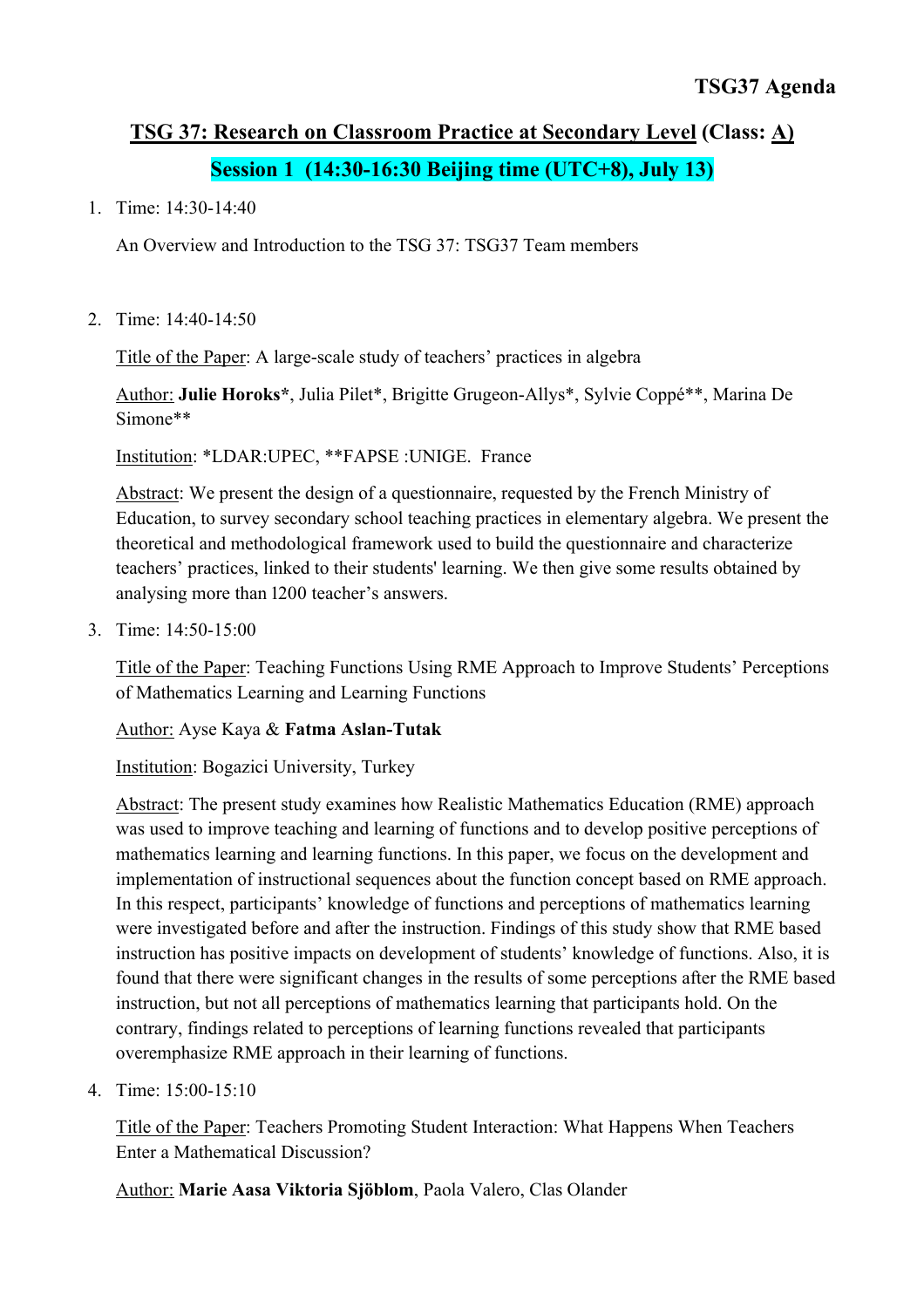Institution: Malmö University, Stockholm University, Malmö University, Sweden

Abstract: This paper presents results from an educational design research study on how teachers can promote student-to-student interaction in mathematics. In three design cycles, a group of four teachers have examined how they can engage all students in small group discussions for mathematics learning. By using the Inquiry Co-operation Model by Alrø and Skovsmose (2004) as a way of looking at qualities in mathematical conversations, teachers wanted to find out what they could do when entering an ongoing small group discussion to promote students to actively take part in the learning processes. By video recordings of what happened before, during and after a teacher entered a group conversation, teachers could analyze and refine their own actions in order to better support students' work. Results showed that it was important that teachers purposefully asked mathematical questions to all students in a group, as well as having a purposeful planning of their instructions and actions when entering a group discussion.

Discussion (15:10~15:20)

5. Time: 15:20-15:30

Title of the Paper: The LEXICON Project: Seeking a Structure for the Australian Mathematics Teachers' Professional Lexicon

Author: **Carmel Mesiti**, David Clarke and Jan van Driel

Institution: University of Melbourne, Australia

Abstract: The professional lexicon of Australian mathematics teachers is a collection of terms by which teachers name the objects and events that constitute their professional classroom activity. In this paper we report an attempt to seek structure for the diversity of the 61 terms of the Australian Lexicon. A class of experienced practising teachers was invited to arrange these terms into groups and to give these clusters of terms a name. This paper examines the process that was adopted to determine a structure and the resulting organisational categories employed to communicate the lexical terms of the Australian Lexicon.

6. Time: 15:30-15:40

Title of the Paper: The Lexicon Project: Understanding the Universality and Applicability of the Czech Teachers Professional Lexicon

Author: **Jarmila Novotná**, Alena Hošpesová, Hana Moraová, Iva Žlábková

Institution: Charles University, University of South Bohemia, Charles University, University of South Bohemia, Czech Republic

Abstract: The paper summarizes two researches of applicability of the Czech Lexicon of mathematics focusing on two environments (technology-supported and CLIL) in secondary mathematics lessons. It gives a brief description of the process of development of the Czech Lexicon. This description should help the reader understand the presented research. Attention is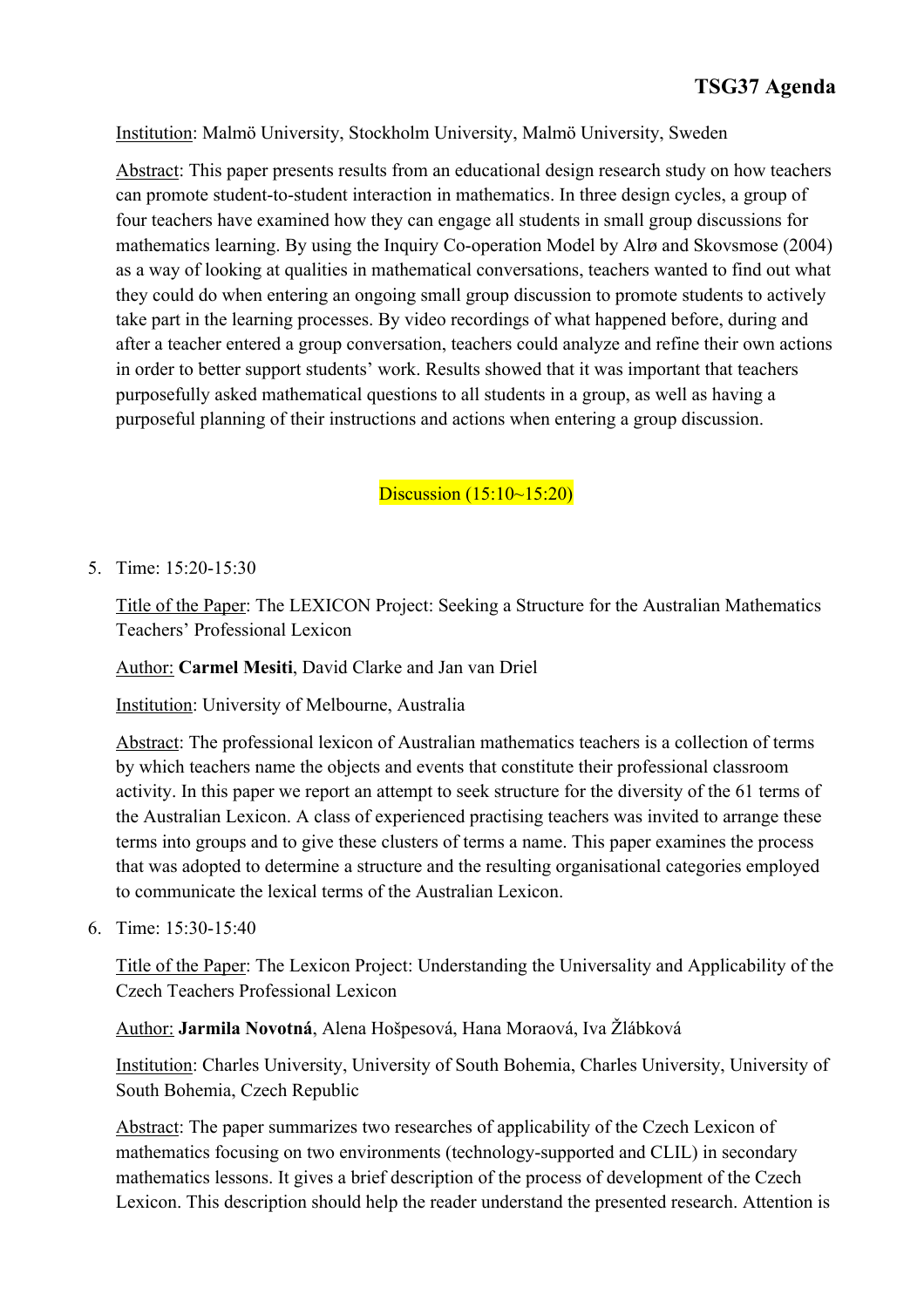paid to those terms that are missing in the Lexicon but are needed for the description of the two selected types of lessons (technology-supported and CLIL). The study shows that the Czech Lexicon, although constructed for teaching mathematics, can be used in other settings. The only terms that are missing are those that are specific for the particular area. As the Czech Lexicon is an open system, they can be easily added. What is more, the missing terms point at those areas of these specific mathematics lessons that need more attention of the teacher as they use other activities and interactions than those used in a typical lesson of mathematics.

7. Time: 15:40-15:50

Title of the Paper: Technical Vocabulary of Japanese Mathematics Teachers: The Japanese Lexicon in the Tradition of Lesson Study

Author: **Yoshinori Shimizu**, Yuka Funahashi, Hayato Hanazono

Institution: University of Tsukuba, Nara University of Education, University of Tsukuba

Abstract: The Japanese tradition of Lesson Study has created a teaching community in which observation and discussion of teaching are integral parts of professional practice with particular lexical terms of specific significance. The current study aims to identify and organize the terms and phrases that Japanese teachers use to describe the phenomena of the school mathematics classroom. We created a lexicon of 76 terms and their extensive descriptions through an electronic survey for a national validation to examine how familiar the terms were for the mathematics teachers in Japan. The role of writing lesson plans as vehicles for sharing pedagogical terms is discussed and an evolving nature of lexical terms has appeared through the process of analyses.

Discussion (15:50~16:00)

- 8. Time: 16:00-16:25 (Short Oral Presentations)
	- Title of the Paper: inquiry-based learning in the mathematics classroom: insights from a case of two Lessons

Author: Cheng Lu Pien\*, **Cynthia Seto\*\*,** Lee Ngan Hoe\*, Wong Zi Yang\* , June Lee\*

Institution: \*National Institute of Education \*\*Academy of Singapore Teachers

Abstract: The purpose of this descriptive study was to examine teachers' implementation of an inquiry-based learning approach in the Singapore secondary mathematics classrooms. A detailed analysis of two secondary mathematics lessons, where inquiry-based learning was used, were conducted. Three themes that evolved from our inductive analysis are (i) communication (ii) cognitive conflict and (iii) connection. These three themes inform our development of a framework to guide the implementation of inquiry-based learning approach for its pedagogical potential to be fully realized in the mathematics classrooms.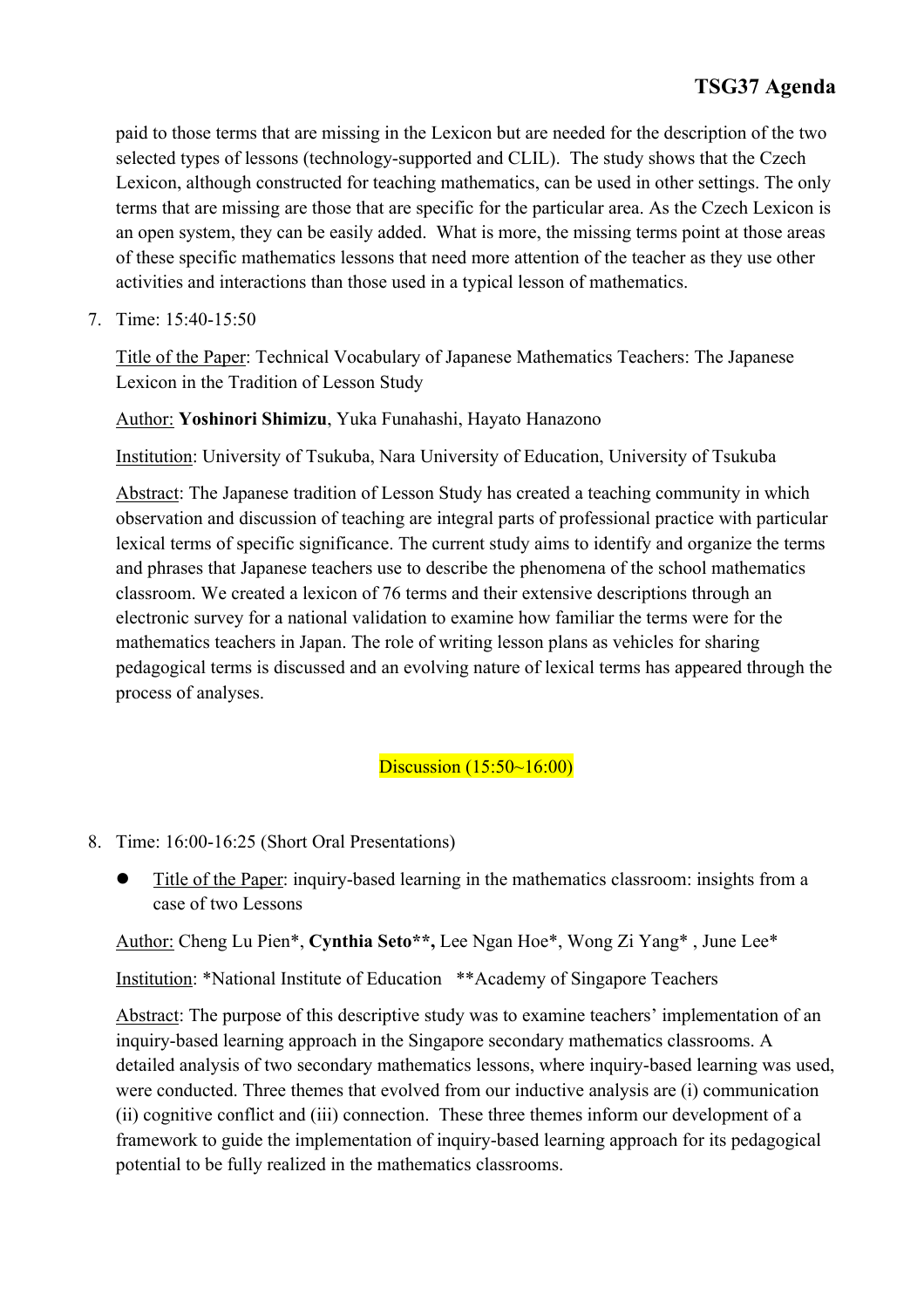Title of the Paper: The Practice of Project-based Mathematics Extended Curriculum at Secondary Level

Author: Dan Shen

Institution: Ningbo No.7 Middle School, China

Abstract: Project-based Mathematics Extended curriculum can provide enough time and space for students to practice, explore independently and communicate cooperatively. Every semester, a week-1long curriculum activity is arranged. Teachers are the guiders. Students choose the activity options by themselves. They collect information through the network and the library, produce the material results and courseware display, and cooperate in division of labor. In this curriculum, they can experience the close relationship between mathematics knowledge and life.

Title of the Paper: The Implementation of Project-based Learning (PBL) in Middle School Mathematics Classroom in Malaysia and South Korea

#### Author: **Abdul Halim Abdullah** & Bomi Shin

Institution: Universiti Teknologi Malaysia, Malaysia, Chonnam National University, South Korea

Abstract: Project-based learning (PBL) is one of the pedagogies that highly recommended to be implemented in mathematics classroom. This study aims to compare its implementation in middle school mathematics classroom in Malaysia and South Korea. A total of 71 Malaysian mathematics teachers and 51 South Korean mathematics teachers were involved in this study. Three of them from each country were then interviewed in order to get details information that may explain the quantitative findings. The results showed that the percentage of South Korean mathematics teachers who carried out PBL was higher than the percentage of Malaysian mathematics teachers who implemented it. Both educational systems encourage the implementation of various learning strategies including the PBL which are clearly stated in the mathematics curriculum documents of both countries. However, this study finds that more mathematics teachers in South Korea are doing so.

Discussion (16:25~16:30)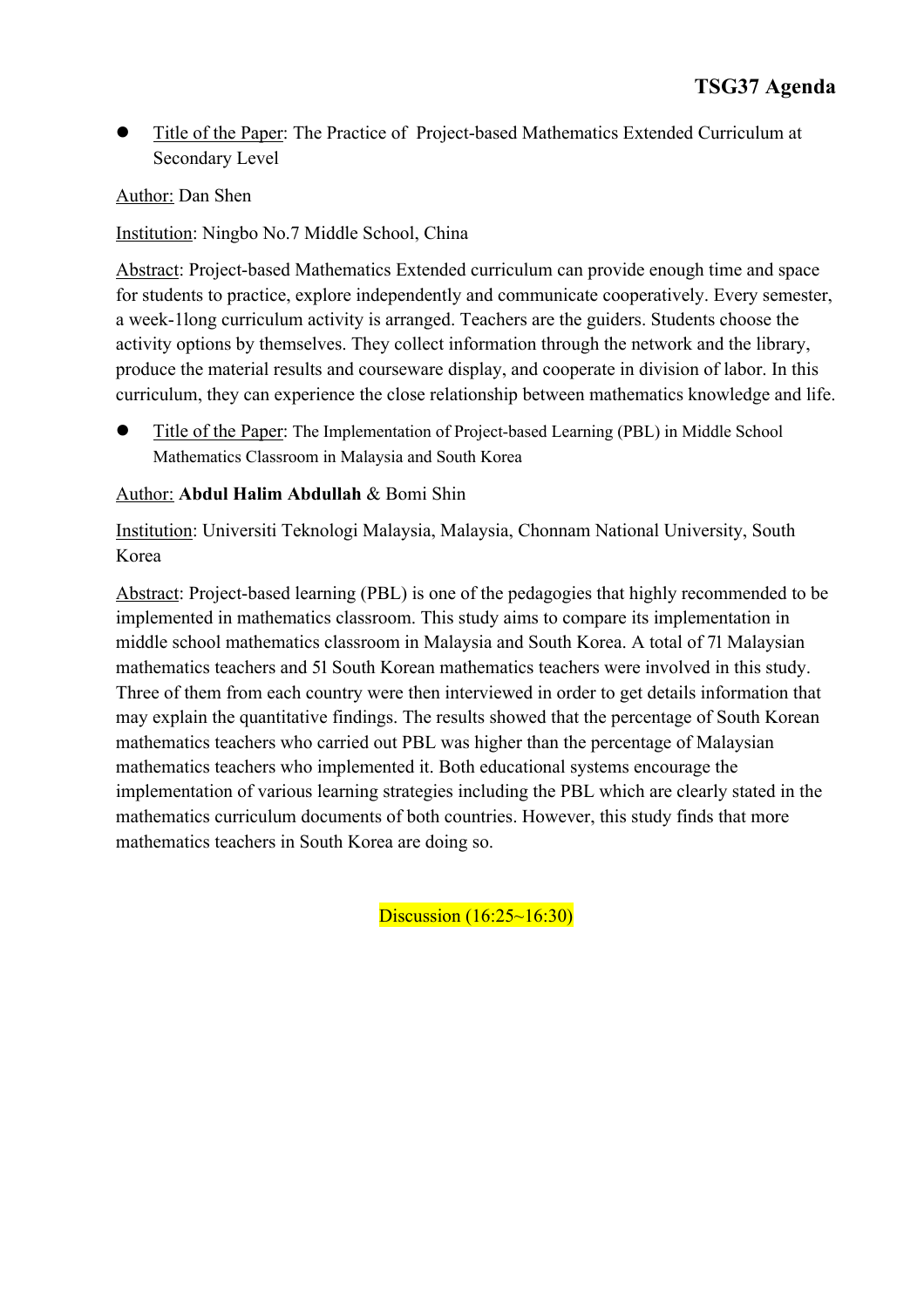# **Session 2 (19:30-21:00 Beijing time (UTC+8), July 14)**

1. Time: 19:30-20:15 (**TSG Invited Plenary Talk 1**)

Title of the Paper: Studying Instructional Quality in Mathematics: The Need for Contentspecificity and Other Open Challenges

Author: Charalambos Y. Charalambous

Institution: University of Cyprus, Cyprus

Abstract: The last two decades have seen a plethora of classroom observation frameworks and instruments developed to conceptualize and capture instructional quality. In this paper, I underline the importance of studying instructional quality through content-specific lenses (in addition to generic lenses), in order to avoid obtaining partial delineations of this quality. I first substantiate this thesis with reference to four arguments; then, I discuss three challenges related to studying instructional quality through classroom observations that need to be addressed to move the field forward.

## 2. Time: 20:15-21:00 (**TSG Invited Plenary Talk 2)**

Title of the Paper: An Approach Of Mathematics Teaching And Learning Based On Activity Theory: Principles And Examples Of Results

Author: Aurelie Chesnais

Institution: Université de Montpellier et Université Paul Valéry de Montpellier, France

Abstract: This paper aims at presenting a theoretical framework based on an activity theory and designed to investigate the mathematics learning and teaching process in classrooms, in particular the questions related to the logics of teachers' practices and the way they impact students' learning. After presenting the theoretical principles of the framework and its methodological consequences, its use will be exemplified on a specific study. This study aimed at investigating how the relationships between the sociocultural background of students and their mathematics achievement get constructed within the mathematics classroom.

………………………………………….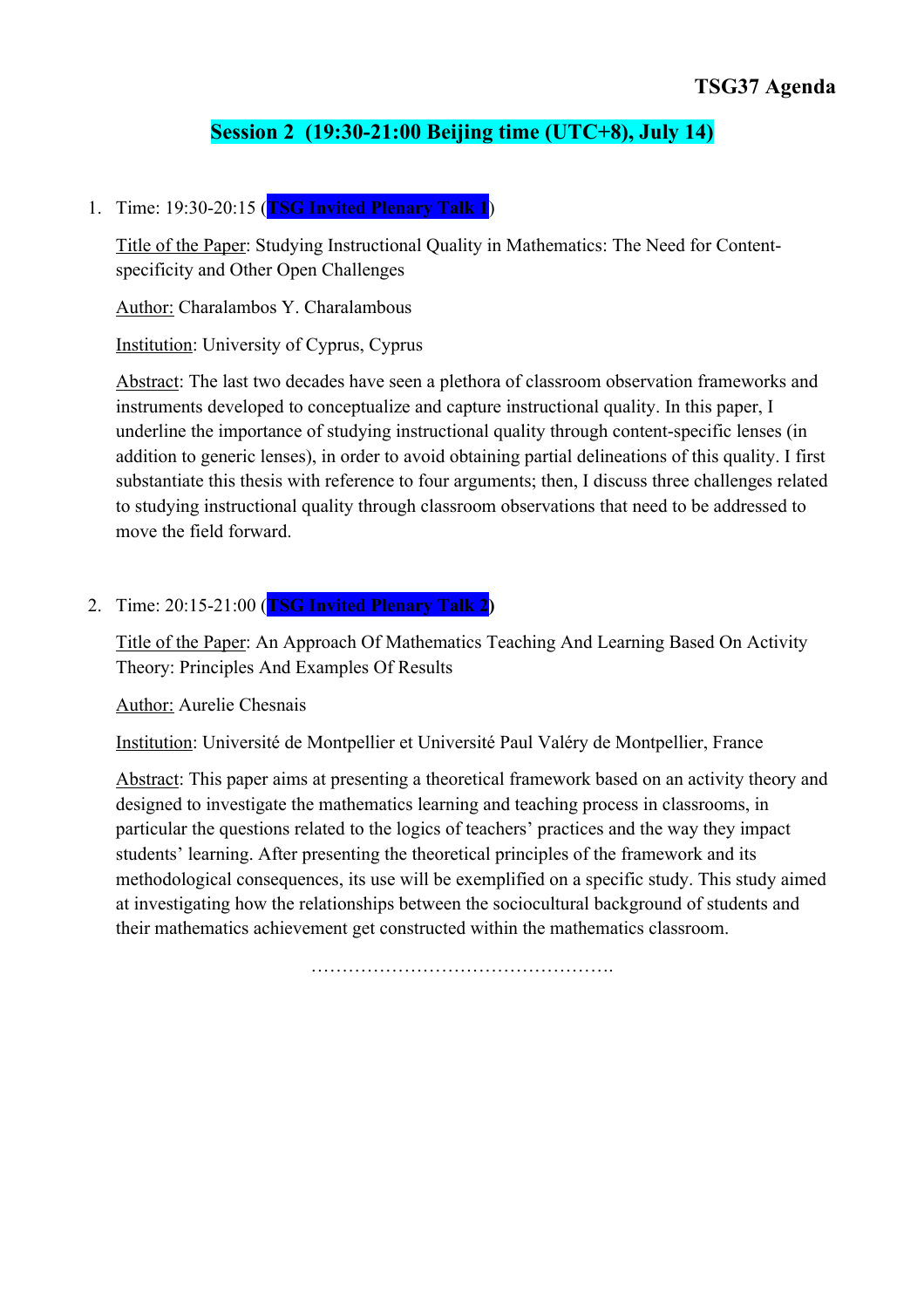# **Session 3 (14:30-16:30 Beijing time (UTC+8) , July 17)**

1. Time: 14:30-14:40

Title of the Paper: A Multi-stage Attempt At Narrowing the Gap Between Contemporary Mathematics and High School Mathematics

Author: **Nitsa Movshovitz-Hadar**, Ruti Segal, Karni Shir, Atara Shriki, Boaz Silverman, Varda Zigerson

Institution: Technion – Israel Institute of Technology, Israel

Abstract: In many countries, the school mathematics curriculum does not go beyond the 18thcentury mathematics. Any attempt at solving the problem of bridging this gap must consider the hierarchical nature of mathematics, as well as students' limited background, and teachers' time constraints. Our solution consists of periodically interweaving Mathematics-News-Snapshots (MNSs), in the high school mathematics curriculum. More than 20 MNSs – ready-to-deliver short descriptive PowerPoint presentations of recently published mathematical results – are currently available (see https://MNS.org.il), and more are under construction. This paper is aimed at sharing our solution and the multi-stage study that accompanied the examination of its classroom implementation in Israel. It includes an overview of three teacher preparation models and some results of our classroom implementation follow-up studies.

2. Time: 14:40-14:50

Title of the Paper: Puzzle-based Class Format to Foster Students' Mathematical Oral Production and Exchange

Author: **Luca Agostino**, Bruno Durand, Laetitia Sonia-Doucet, Dimitri Zvonkine Varda Zigerson

Institution: Laboratoire de mathématiques de Trappes Espe d'Evry, UEVE, Laboratoire de mathématiques de Versailles, UVSQ, CNRS, France

Abstract: In the context of the Villani-Torossian mission, mathematics laboratories were opened in some French secondary schools. Their aim is to drive teacher formation and carry on research on topics linking mathematics and didactics. Located in a disadvantaged area, the Lycée Plaine de Neauphle in Trappes (Paris suburb) focuses the research of its laboratory on the role of oral practices in mathematics lessons. If the orality of mathematics is not wide-spread in French didactical practices, nevertheless teachers working in the schools of this specific city have a real expertise on the subject. In fact, they often use oral practices as a way to capture students attention. In this paper we present the results of the observation of one pedagogic action in terms of mathematical improving and we conclude about the impact of a Student-to-Student mathematical speech.

3. Time: 14:50-15:00

Title of the Paper: Developing Students' Metacognitive Practice: A Systematic Approach

Author: Low Leng, **Ang Yue Hua,** Lee Ngan Hoe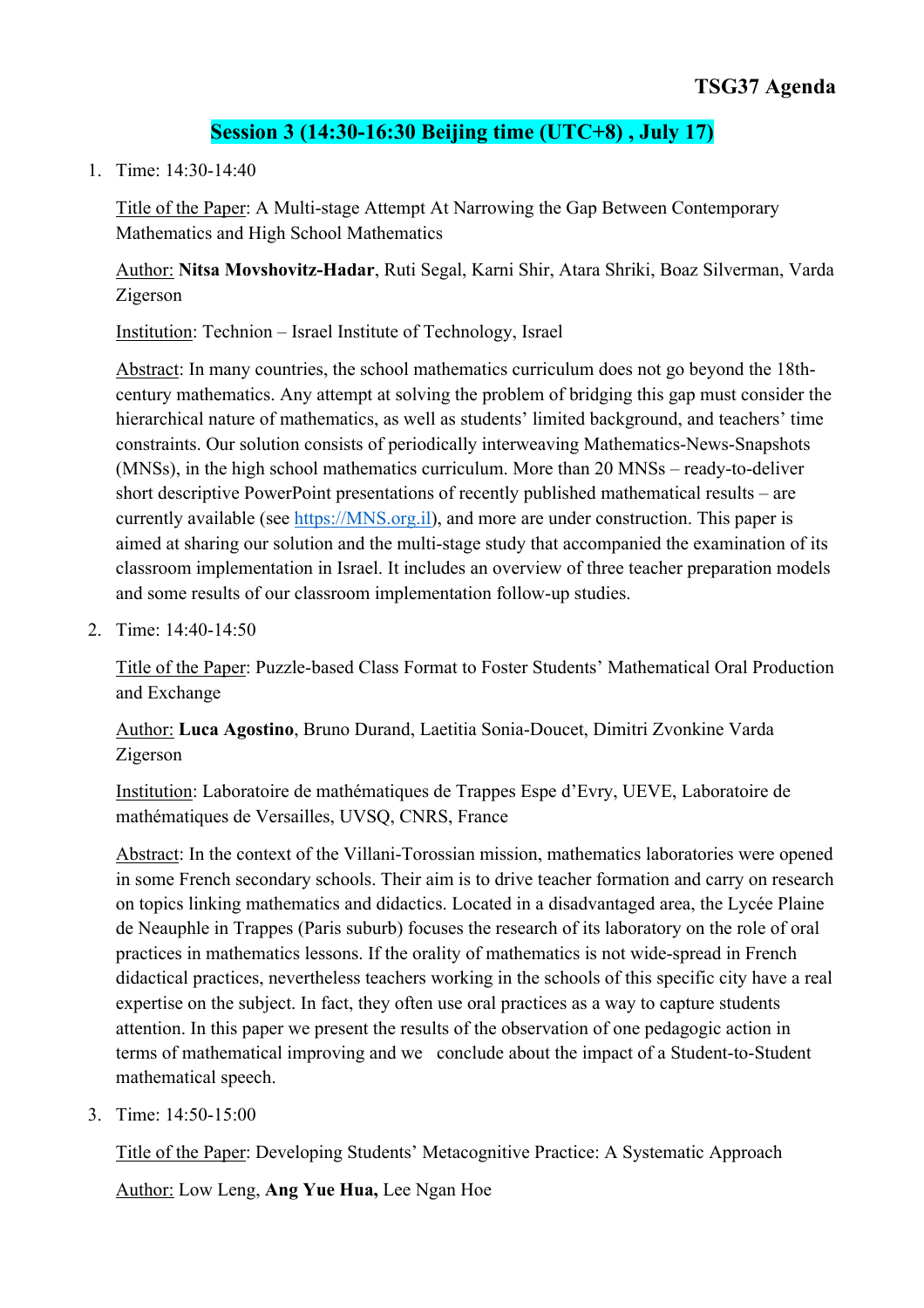Institution: Academy of Singapore Teachers, Yusof Ishak Secondary School, National Institute of Education, Singapore

Abstract: When students are stuck in learning mathematics, they feel frustrated and tend to give up with these four words: "I can't do it". Students need to be able to make that transition from "I can't" to the proactive "How can I?" To do this, they need to think about why they are stuck, what's frustrating them and what they would need to get unstuck. This involves the development of metacognitive skills in the teaching and learning of mathematics. Metacognition, one of the components of the Singapore Mathematics Curriculum Framework, or thinking about thinking, refers to the awareness, monitoring and regulation of thought processes, and involves the selection and use of problem - solving strategies (Ministry of Education, 2020, pl7). This paper discusses a case study of a teacher in using the Problem Wheel (Lee, 2001), to guide students systematically to develop their metacognitive skills during problem solving.

# Discussion (15:00~15:10)

#### 4. Time: 15:10-15:40

#### Questions and Answers: Poster Presentations

- **Title of the Poster: Teachers' Reasons to Change Their Teaching Practices. Author** (Institution): Brigitte Johana Sanchez Robayo (Virginia Tech)
- Title of the Poster: Logical Problems and Solutions in Mathematical Teaching. Author (Institution): FANG Junbin (Wenzhou University), JIN Qiongling(Wenzhou University), WU Liancheng (Wenzhou University), FANG Ming (Hangzhou Daguan Middle School)
- **•** Title of the Poster: Instruction on Altitude Enriched with Sociomathematical Norms and Technology Integration Author (Institution): Ezgi Senger Altintas and Fatma Aslan-Tutak (Bogazici University)
- Title of the Poster: A Study on the Blackboard Writing Behavior of Math Teachers in Senior High School. Author (Institution): Han Wang, Wei Tan, Jian Lu (College of Teacher Education, East China Normal University)
- Title of the Poster: Data literacy-minded teaching of topics in functions. Author (Institution): Jian Wan (No. 2 High School of East China Normal University)
- Title of the Poster: The Relationship of the Students' Math Anxiety to the Teachers' Classroom Instructional Practices. Author (Institution): Sikeme Raphoka (Mabathoana High School), Moneoang Leshota (University of Witwatersrand)
- Title of the Poster: Proposal for a Lesson Plan to Create a Video of Students Explaining a Math Problem that They Made. Author (Institution): Chiharu Kanamori (Shibaura Institute of Technology Junior and Senior high school), Katsuhiko Shimizu (Tokyo University of Science)
- Title of the Poster: The Didactical Contract, its Effects and Causes: Where are They Revealed? Author (Institution): Deissy Milena Narváez Ortiz (Universidad Distrital Francisco José de Caldas)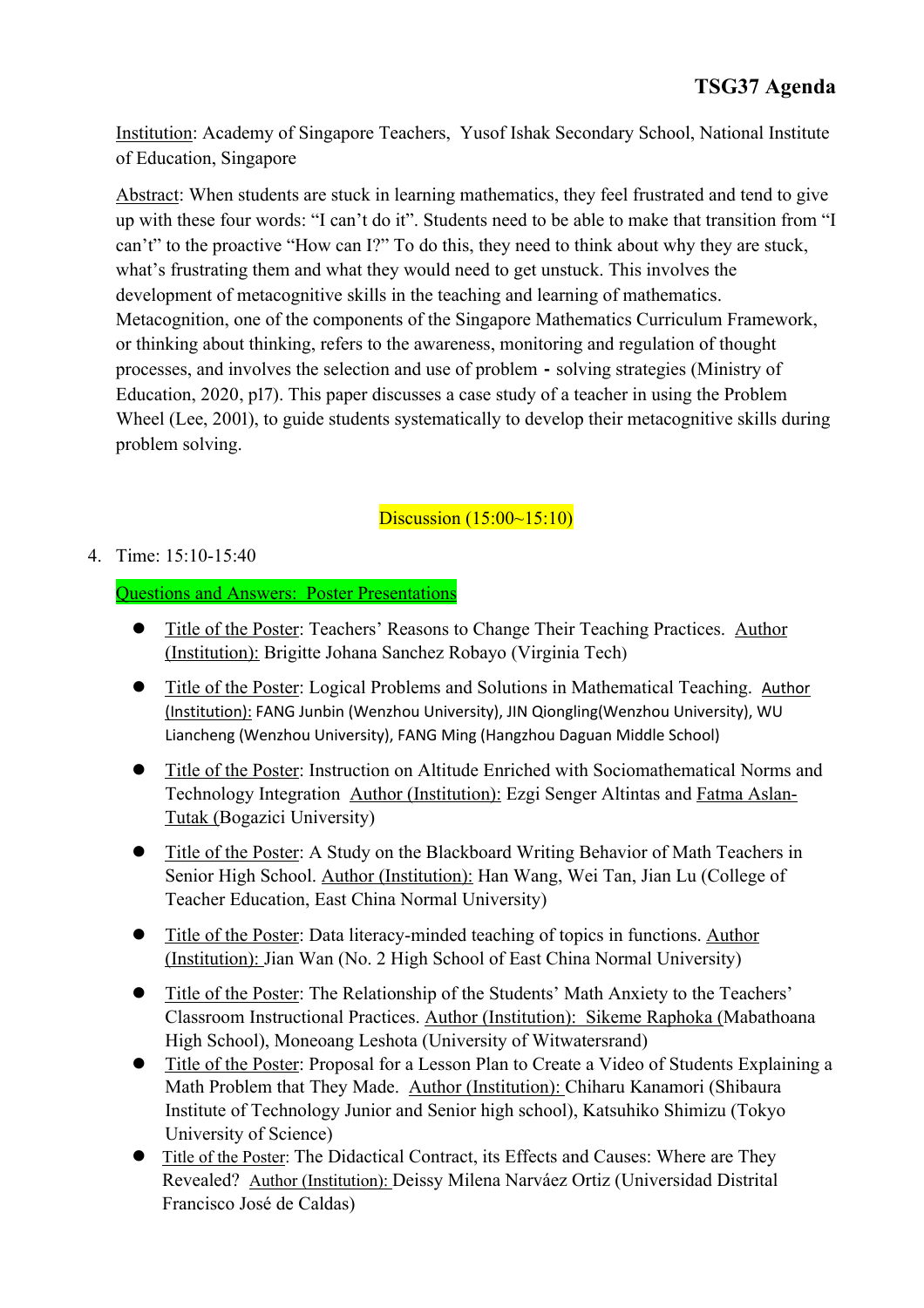#### 5. Time: 15:40-16:20 (Short Oral Presentations)

Title of the Paper: Learning Situation Analysis: Problem, Focus and Method

#### Author: Yu Hongyu

Institution: Teacher Education College, Nanjing University of Information Science & Technology, China

Abstract: There have been some studies about learning situation analysis, and the studies are focused on learning situation analysis in teaching. The paper indicates the problems of learning situation analysis in teacher development direction, textbook compilation and teaching, illustrates the problems with specific cases, put forward four focuses of learning situation analysis, and then elaborates some useful methods.

l Title of the Paper: A lesson Design Model to enhance Students' Activities with Examples

#### Author: **Mayumi Kawamura**, Kazuya Kageyama, & Masataka Koyama

#### Institution: Hiroshima University, Japan

Abstract: This paper addresses a mathematics lesson through students' activities with examples. The purpose of this study is to make a lesson design model of school mathematics to enhance students' activities with examples. Using the model, teachers can plan classes and explain students' activities. Employing a methodology of qualitative study, we were able to observe changes in the activity of the students that were categorized into three classes: operation, reflection, and application. As part of our study, we planned a mathematics lesson design model that dealt with a logarithmic function and conducted experimental classroom lessons in a high school setting. As a result of the qualitative analysis of the students' performance, it was confirmed that the students were able to successfully recognize and apply the examples that were intended in the modified version of lesson design model. The modified model helps educators analyze students' activities and plan more efficient instruction for students' learning in a mathematics classroom.

Title of the Paper: Re-visiting Instructional Explanations: How Might The Organisation of a Lesson Contribute to an Explanation

#### Author: Vasantha Moodley

Institution: University of the Witwatersrand, South Africa

Abstract: This paper proposes an expansion of an instructional explanation as not only pertaining to the content of a lesson but to also encompass how a teacher co-ordinates elements within a lesson to show connections and coherence of mathematical ideas within and between different parts of the lesson. I illustrate this by exploring a teachers introductory lesson on quadratic equations in a grade 10 class that was observed and video-recorded. I present a preliminary report on how he organised his lessons to provide a network of connected mathematical ideas. In doing so, I hope this report will contribute towards the further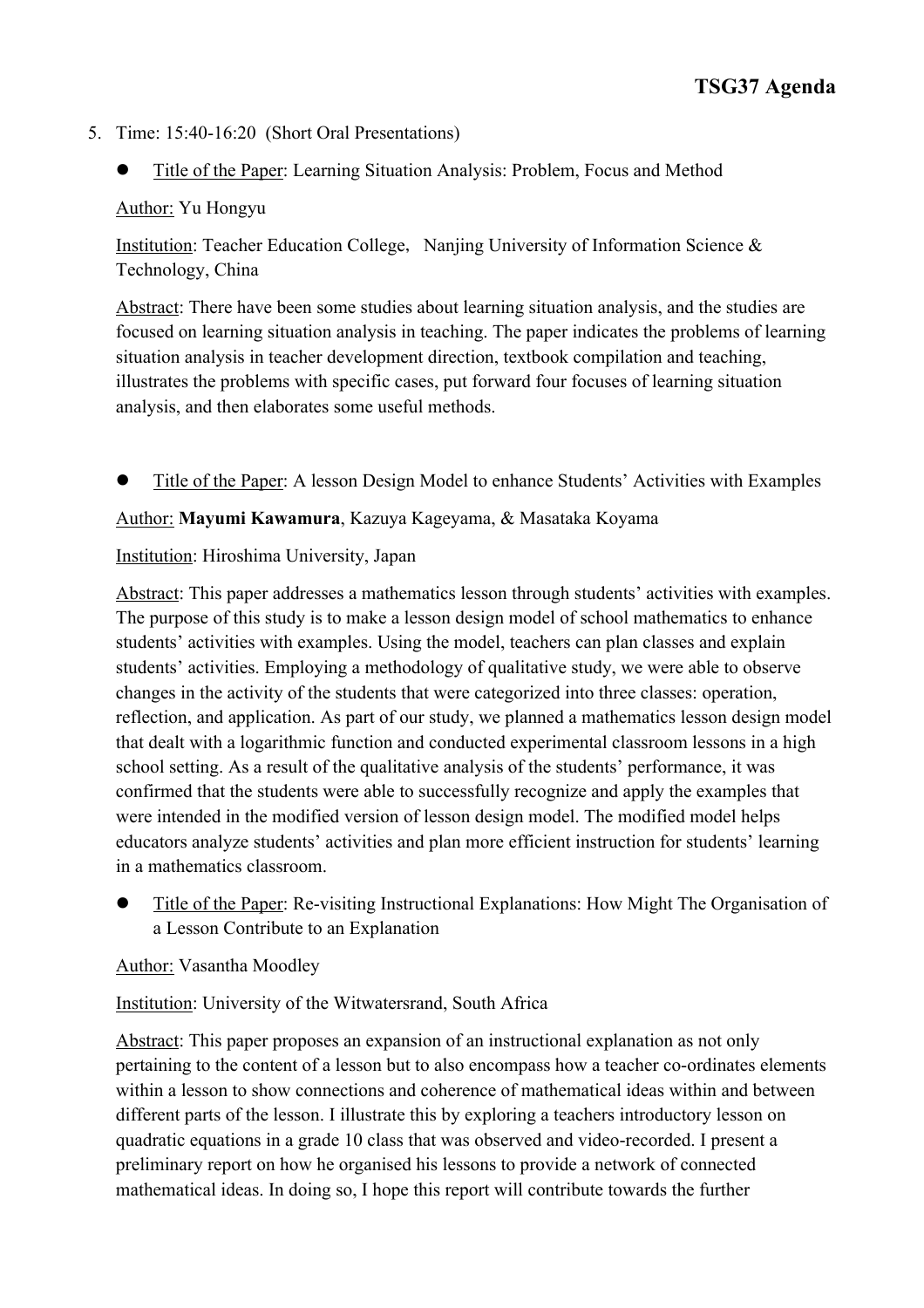development of the theory of instructional explanations that in turn may advance the practice of teaching.

Title of the Paper: Anthropological Perspective On Japanese Mathematics Teachers' Professional Knowledge Of Board Writing

Author: Yukiko Asami-Johansson

Institution: University of Gävle, Sweden

Abstract: This case study explores the Japanese mathematics teachers professional knowledge of board writing (bansho). The praxeological analysis with the anthropological theory of the didactic shows how the teachers bansho practice is linked to the procedure of the Japanese structured problem solving approach, and how the specific bansho techniques aim to realize the generic educational goals of the learning of mathematics. The paper further speculates the conditions that allow the dissemination of such professional knowledge of the bansho among the Japanese mathematics teachers.

l Title of the Paper: The Implementation of a Set of Tasks for the Development of Spatial Ability in Secondary Schools

Author: **Jarmila Robová,** Vlasta Moravcová

Institution: Faculty of Mathematics and Physics, Charles University, Czech Republic

Abstract: The development of students' spatial ability is important for their future because it is applied in many fields, such as technology, medical science and art. In our exploratory study, we focused on whether and how our set of increasingly difficult tasks can help students of mathematics in Czech secondary schools and pre-service teachers practice spatial ability. We observed what problems students encountered when dealing with these tasks and established the benefits of and obstacles to their implementation into lessons.

Discussion (16:20~16:30)

………………………………………….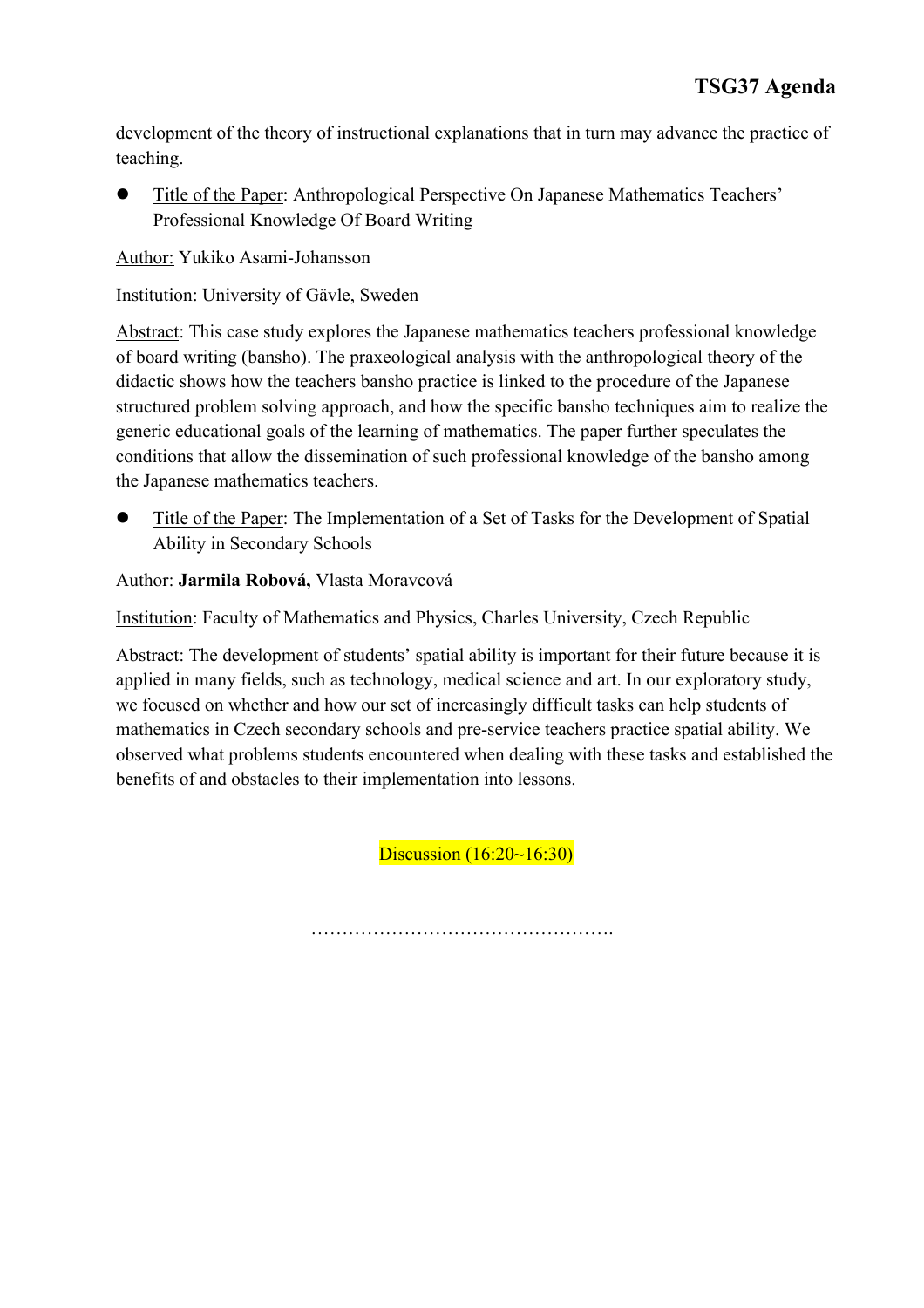# **Session 4 (21:30-23:00 Beijing time (UTC+8), July 17)**

1. Time: 21:30-21:40

Title of the Paper: Productive Struggle: A Focus on Sense Making and Connecting

Author: **Azita Manouchehri** & Reyhan Safak

Institution: The Ohio State University, The United States of America

*Abstract: In this article, we illustrate instances from discussions in an 8th grade classroom around one task to illustrate the richness of mathematical inquiry that can occur in presence of a focus on collaborative struggle where the teacher and students collectively participated in mathematical discourse. We will highlight specific teacher actions that facilitated students' inquiry. Some of the mathematical connections and ideas may not be immediately obvious even to the teacher, which implies that the teacher herself must be willing to act as a co-learner in the course of students' mathematical sense-making.*

2. Time: 21:40-21:50

Title of the Paper: Promoting Student Questions In Mathematics Classrooms

Author: Melissa Kemmerle

Institution: University of Michigan, The United States of America

*Abstract: Question asking is an important part of the learning process. One of our goals as educators is to encourage students to ask questions that focus on developing conceptual knowledge, but to do this, we first need to better understand the factors involved in student question asking. This study looks in depth at one high school mathematics teacher who promotes rich, mathematical question asking among her students. She does this by creating a safe learning environment, shifting responsibility to learn onto her students, by modeling good question asking, and through explicitly valuing sense-making. This study hopes to help teachers and educators think about how to promote more student questions in mathematics classrooms.*

Discussion (21:50~22:00)

3. Time: 22:00-22:40 (Short Oral Presentations)

l Title of the Paper: English Language Learners Learning Statistics in Multilingual Classrooms

Author: Sashi Sharma

Institution: University of Waikato, New Zealand

Abstract: The language of statistics can be challenging. All the more so in English medium classrooms for English Language learners who must simultaneously learn English and statistical English, and be able to negotiate between these two. Yet how the challenges can be overcome in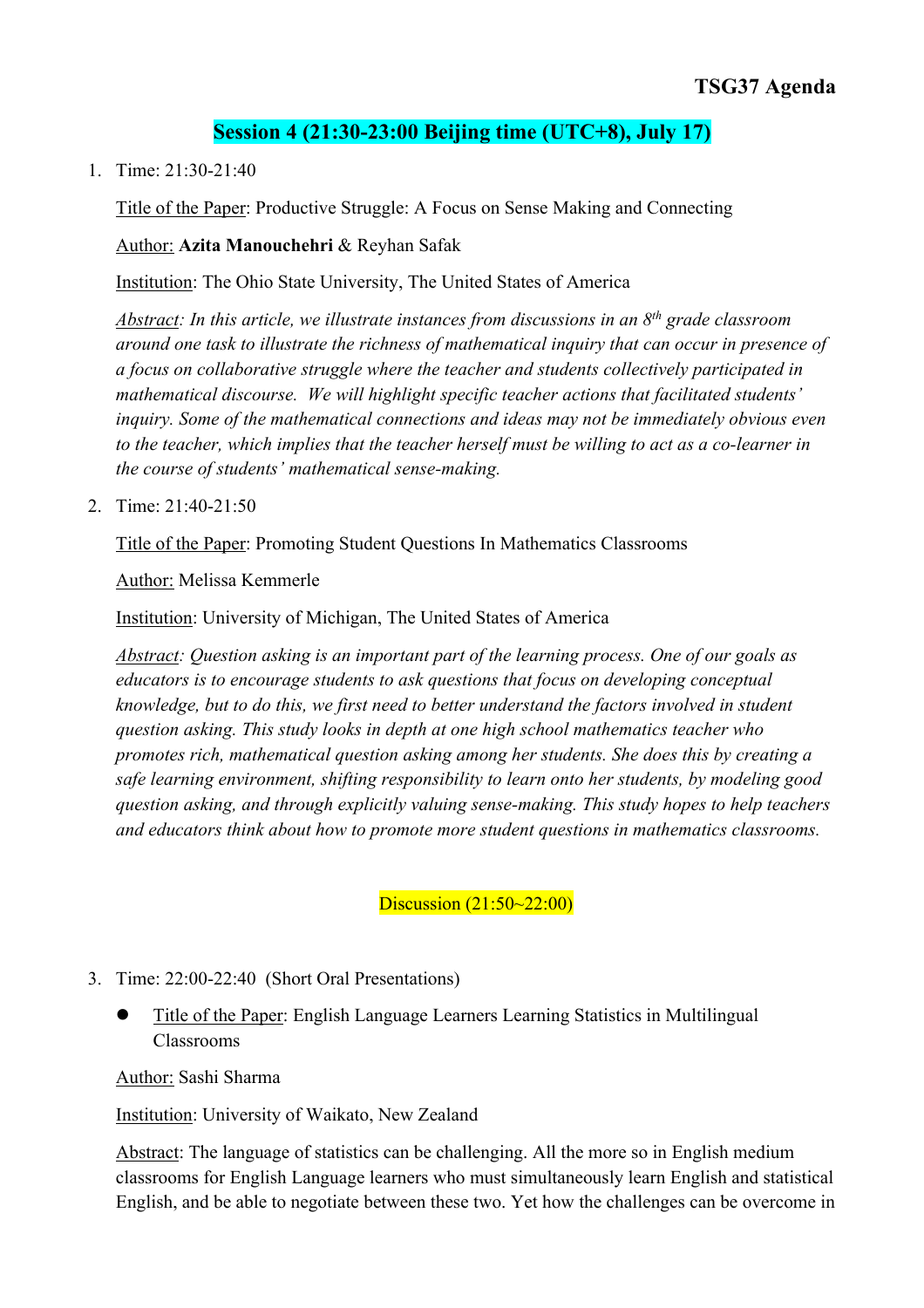statistics classrooms, where language is even more important as a medium of instruction, has received very little scrutiny. This article reports on research carried out in three New Zealand largely Pasifika dominated Year-12 classes. Findings from the student interviews indicate that students can benefit from content and language integration. However, more research is needed to explore language issues and the strategies teachers might use in statistics education in greater depth.

Title of the Paper: A Class for Conceptualizing Lagrange's Four-square Theorem

# Author: **Tomohiko Shima** & Minoru Ito

Institution: Kanagawa Gakuen Girls' Junior and Senior High School, Tokyo University of Science, Japan

Abstract: Lagrange's four-square theorem states that a given natural number can be represented by the sum of four or fewer integer squares. While this is a very beautiful theorem in the field of number theory, it is seldom introduced to secondary students. This paper describes a class design through which students can learn to conceptualize the theorem by plotting natural number squares on a two-dimensional lattice plane. The class consists of three parts: In Part 1, the students plot natural number squares across the lattice points; In Part 2, the students combine two of the squares they plotted in Part 1 in order to produce a square that they were unable to plot in Part 1; In Part 3, the students reflect on what they did in Part 2, while also conceptualizing Lagrange's four-square theorem.

Title of the Paper: Different Learning Opportunities for Students Provided by Teachers in High School Mathematics Classrooms: A Classroom Video Analysis

#### Author: **Li Changjie** & Lu Yun

Institution: Faculty of Education, East China Normal University, China

Abstract: Opportunity to learn (OTL) is concerned with educational equity and plays an important role in improving teaching and learning. Based on the reasons of the foundation function of mathematics in the emerging subjects and the important influence of learning opportunities to students' mathematics achievement, the current research focuses on the different learning opportunities for students provided by teachers in high school mathematics classrooms. Combining Kurz and Elliot's OTL model and Yu and Cao's Key Teaching Behavior Attention Elements, we finally form a comprehensive analysis framework. By using the classroom video analysis, this article tries to explore the different learning opportunities provided by teachers in time, content and quality dimensions. Aiming to help teachers ameliorate their instructional methods and then provide equal learning opportunities to students.

Title of the Paper: A Study on Unit Instructional Design Based on Ubd - Taking "Logarithm" Unit as an Example

#### Author: Xu Wang

Institution: Anhui Vocational and Technical College, China